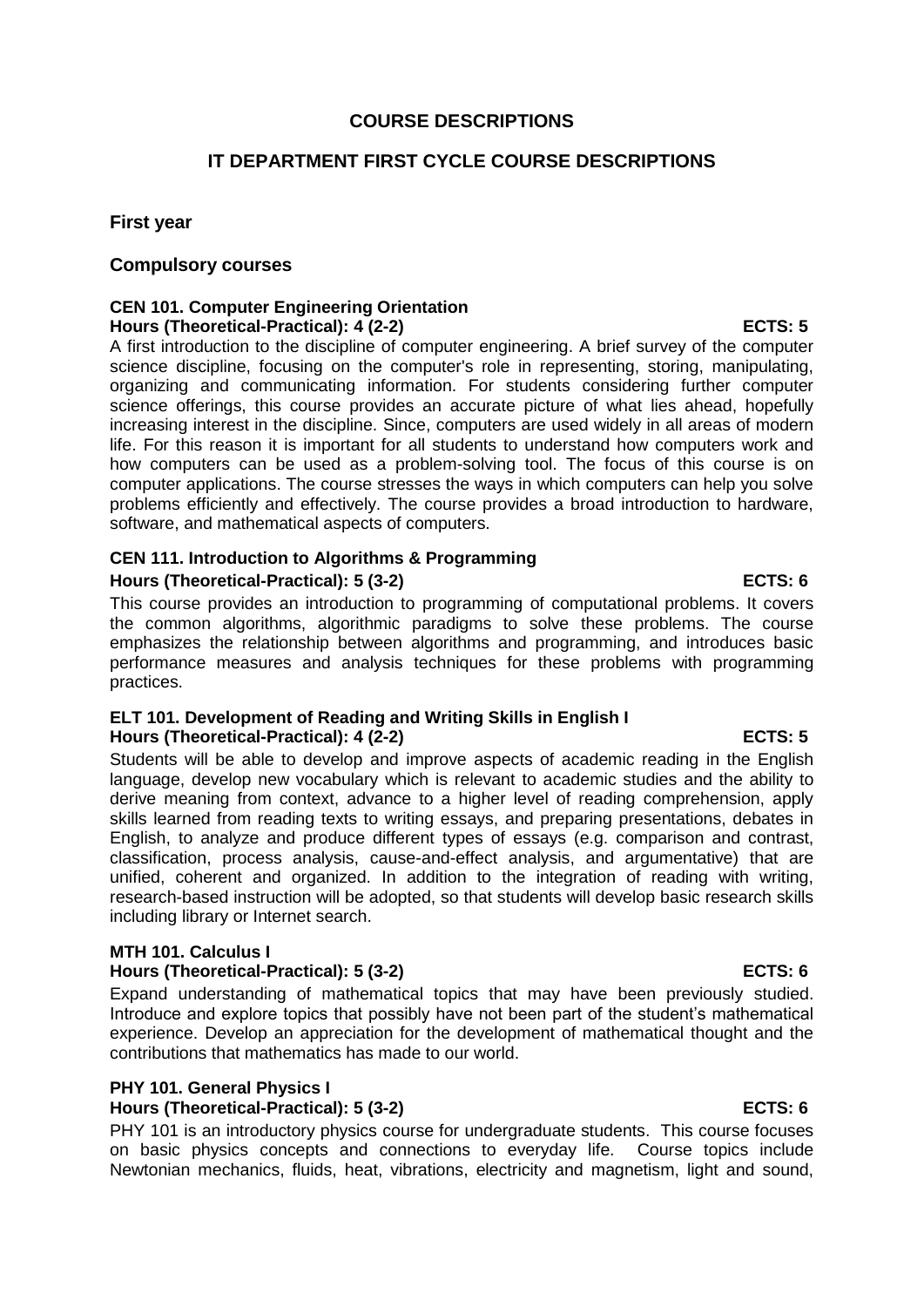quantum phenomenon, nuclear radiation, relativity, and cosmology. Connections to everyday life and society include energy conservation, global warming, nuclear energy, the origin of the universe, pseudoscience, and the search for extraterrestrial life. While advanced mathematics is not required for this course, basic math with some trigonometry and simple algebra is utilized. Proportional reasoning, estimating, and graphing skills are emphasized throughout the course. Overall goals of this course include students' gaining an appreciation for the physical world, improved critical thinking and reasoning skills, and improved scientific literacy for a better-informed public that can make intelligent voting decisions.

### **CEN 112. C Programming**

#### **Hours (Theoretical-Practical): 5 (3-2) ECTS: 6**

Learn the C programming language and its fundamental programming concepts. Gain the knowledge to write simple C language applications and undertake future courses that assume some background in computer programming. Topics include variables, data types, functions, control structures, pointers, strings, arrays and dynamic allocation principles. You need access to any programming environment that allows you to write, edit, compile, link and debug a C program.

#### **ELT 102. Development of Reading and Writing Skills in English II Hours (Theoretical-Practical): 4 (2-2) ECTS: 5**

The course aims to enhance students' academic skills, by integrating critical thinking strategies such as inference, synthesizing and drawing logical conclusions. Students will be able to infer word meaning from context, evaluate and categorize information. One of the main points is to integrate reading with writing. In order to help students develop strategies in academic reading and writing, various types of essays ( e.g. a cover letter, statement of purpose, writing a research proposal, writing an abstract) will be analyzed and composed, with special attention paid to intertextual cohesion and coherence. In addition to reading and writing, the course aims to integrate presentations and debates relevant to written texts implemented in the course design.

#### **MTH 102. Calculus II**

### **Hours (Theoretical-Practical): 5 (3-2)** ECTS: 6

Students should be prepared to use the mathematical apparatus of calculus in technical courses that follow in the curriculum. Course aims to provide both theoretical and practical knowledge for the students to use, combining mathematical rigor with engineering know-how.

#### **PHY 102. General Physics II**

### **Hours (Theoretical-Practical): 5 (3-2) ECTS: 6**

By the end of the course students should be able to understand phenomena, concepts, terminology, and problem-solving skills in the field of electromagnetism, thermodynamics, optics, atomic, and nuclear physics.

## **MTH 104. Probability and Statistics for Engineers Hours (Theoretical-Practical): 4 (2-2) ECTS: 5**

Emphasis is on probability theory and its applications, with a smaller module at the end covering basic topics in statistics (parameter estimation, hypothesis testing and regression analysis). The probability part includes events and their probability, the Total Probability and Bayes' Theorems, discrete and continuous random variables and vectors, the Bernoulli trial sequence and Poisson process models, conditional distributions, functions of random variables and vectors, statistical moments, second-moment uncertainty propagation and second-moment conditional analysis, and various probability models such as the exponential, gamma, normal, lognormal, uniform, beta and extreme-type distributions. In addition, the graduate subject has a module on system reliability, which covers both second-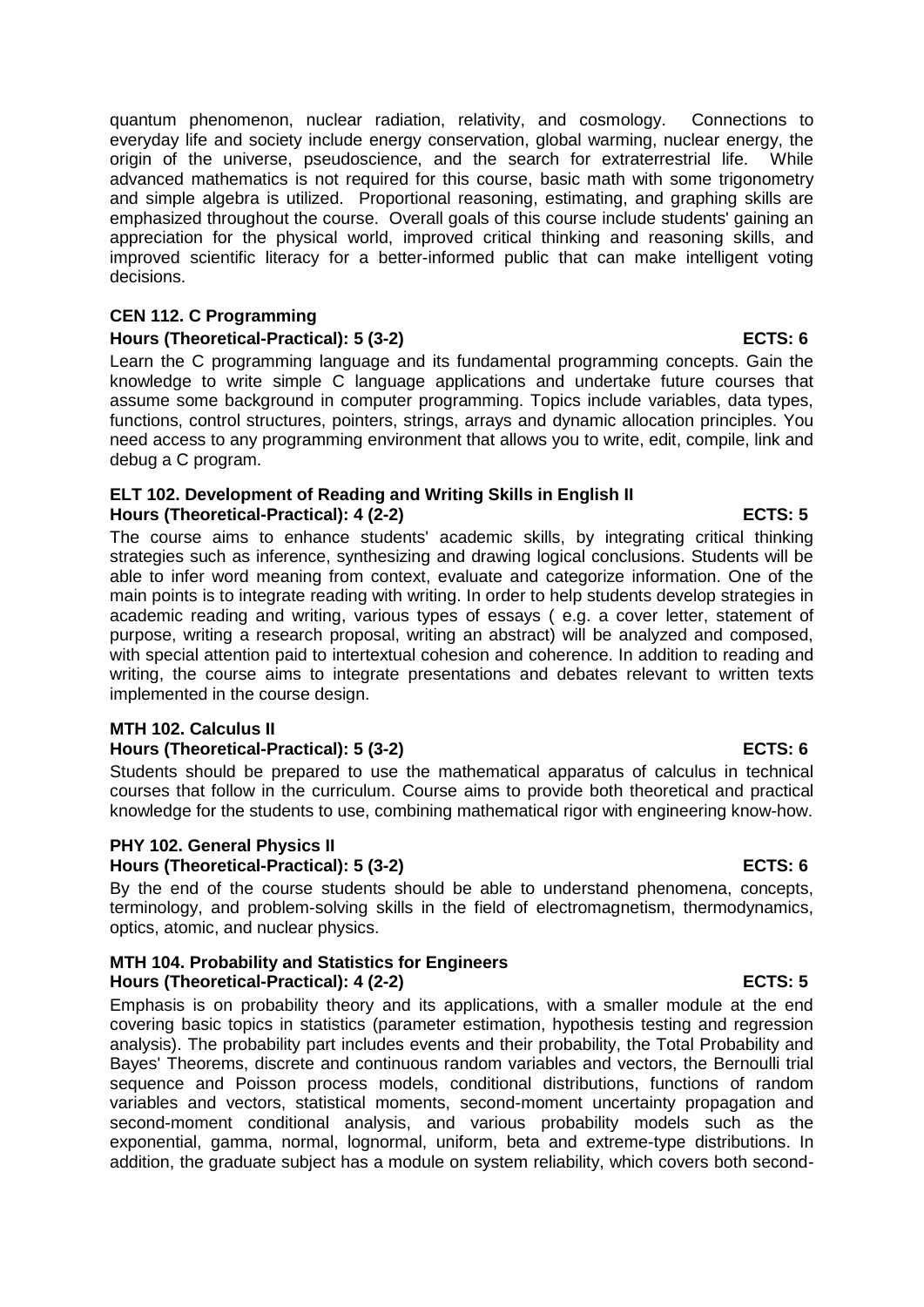moment and full-distribution techniques. Throughout the subjects, emphasis is on application to engineering and everyday life problems.

## **Second year**

### **Compulsory courses**

#### **CEN 221. Object Oriented Programming Hours (Theoretical-Practical): 5 (3-2) ECTS: 6**

This course is intended to provide in-depth object-oriented problem solving. This class focuses on object-oriented design of applications. We will be using the C++ and C# programming language as a tool for implementation of specific solutions. Students will critically analyze and explore programming methodologies and apply their studies to the design and implementation of contemporary software applications. Using creativity to solve challenging problems, as well as finding the optimum solution, is expected of all students. Upon completion of the course, the student will be able to: Define and describe object, class, method, inheritance, polymorphism, and encapsulation, describe the use of object oriented analysis and design tools such as class diagrams, use cases, design and code non-trivial object oriented programs.

#### **CEN 281. Electronic Circuits and Devices Hours (Theoretical-Practical): 5 (3-2) ECTS: 5**

This course covers semiconductor devices and electronic circuits; electrical characteristics, principles of operation, circuit models of diodes, field-effect and bipolar transistors, and operational amplifiers; analysis and design of basic application circuits.

#### **CEN 283. Digital Design Hours (Theoretical-Practical): 5 (3-2) ECTS: 5**

The course is designed to introduce the basics of digital design, digital logic and automata theory to students together with a solid introduction to hardware design in HDL, namely Verilog.

### **MTH 201. Differential Equations** Hours (Theoretical-Practical): 4 (2-2) ECTS: 4

This Course introduces basic topics and solution techniques of differential equations. To develop an appreciation for the development of mathematical thought and the contributions that mathematics has made to our world. This course is designed to expand understanding of advanced mathematical topics and their applications with real life problems and analyzing the results.

### **MTH 203. Discrete Mathematics**

### Hours (Theoretical-Practical): 4 (2-2) ECTS: 4

This course covers elementary discrete mathematics for computer science and engineering. It emphasizes mathematical definitions and proofs as well as applicable methods. Topics include formal logic notation, proof methods; induction, well-ordering; sets, relations; elementary graph theory; integer congruence; asymptotic notation and growth of functions; permutations and combinations, counting principles; discrete probability. Further selected topics may also be covered, such as recursive definition and structural induction; state machines and invariants; recurrences; generating functions.

# **CEN 212. Programming Languages**

### **Hours (Theoretical-Practical): 4 (2-2) ECTS: 5**

This course teaches the principles of functional, imperative, and logic programming languages. Topics covered include: meta-circular interpreters, semantics (operational and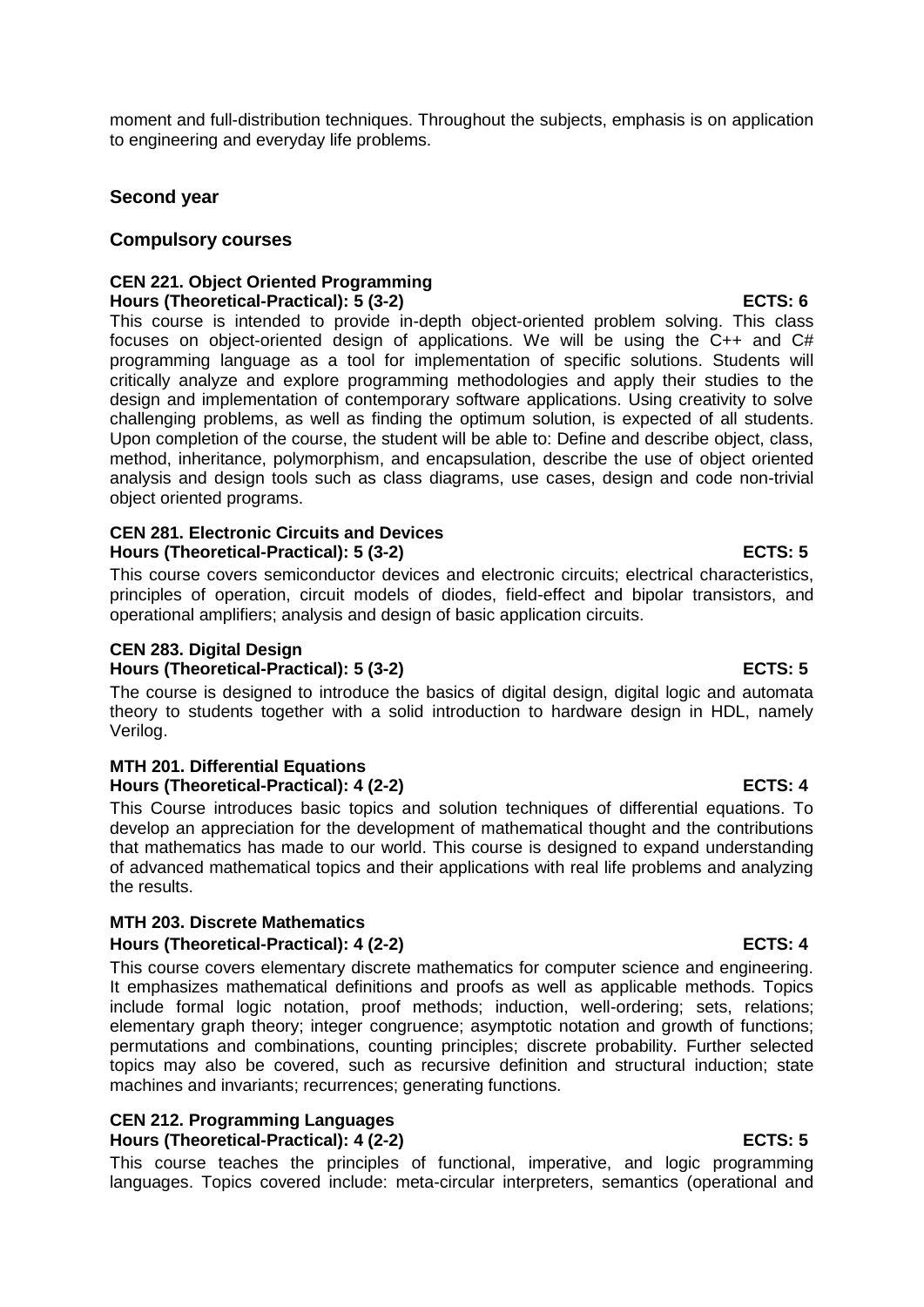denotational), type systems (polymorphism, inference, and abstract types), object oriented programming, modules, and multiprocessing. The course involves substantial programming assignments and problem sets as well as a significant amount of reading. The course uses the C# or JAVA and Python programming language for all of its assignments.

## **CEN 251. Database Systems Hours (Theoretical-Practical): 4 (2-2) ECTS: 6**

This course relies on primary readings from the database community to introduce graduate students to the foundations of database systems, focusing on basics such as the relational algebra and data model, schema normalization, query optimization, and transactions. It is designed for students who have no database experience are assumed, though students who have taken an undergraduate course in databases are encouraged to attend.

#### **CEN 252. Computer Organization Hours (Theoretical-Practical): 4 (2-2) ECTS: 5**

Organization of a simple stored-program computer: CPU, busses and memory. Instruction sets, machine code, and assembly language. Conventions for assembly language generated by compilers. Floating-point number representation. Hardware organization of simple processors. Address translation and virtual memory. Very introductory examples of input/output devices, interrupt handling and multi-tasking systems.

# **CEN 254. Data Structures Hours (Theoretical-Practical): 4 (3-2) ECTS: 5**

This course is designed to give an introduction to the concepts of data structures and algorithms which are related to specific data structure. Main goal of the course is to give essential information that every serious programmer needs to know about algorithms and data structures. All algorithms and data structures which are covered in this course will be implemented using Java programming language during practical sessions.

# **MTH 204. Numerical Analysis**

## **Hours (Theoretical-Practical): 4 (2-2) ECTS: 5**

This course analyzed the basic techniques for the efficient numerical solution of problems in science and engineering. This course intended to cover usage of matlab for mathematical equations such as linear, non-linear, Lagrange, Approximation, Polynomial, Optimization and boundary value problems.

### **CEN 200. Industrial Training I Hours (Theoretical-Practical): 0 (0-0) ECTS: 0**

All students are required to undergo industrial training for a minimum period of 60 working days. Normally, the industrial training is carried out as two components which are after the fourth and sixth semester. Placement of students at various companies will be supervised and coordinated by the Industrial Training Committee set up by the Faculty. The students will be placed at various companies. The training at the various companies will expose the students to a real working environment including the companies' organization structures, business operations and administrative functions. The hands-on experience in the training will reinforce what has been taught at the University.

# **Third year**

# **Compulsory courses**

### **CEN 301. Operating Systems Hours (Theoretical-Practical): 4 (2-2) ECTS: 5**

This course studies fundamental design and implementation ideas in the engineering of operating systems. Lectures are based on a study of LINUX. Topics include virtual memory,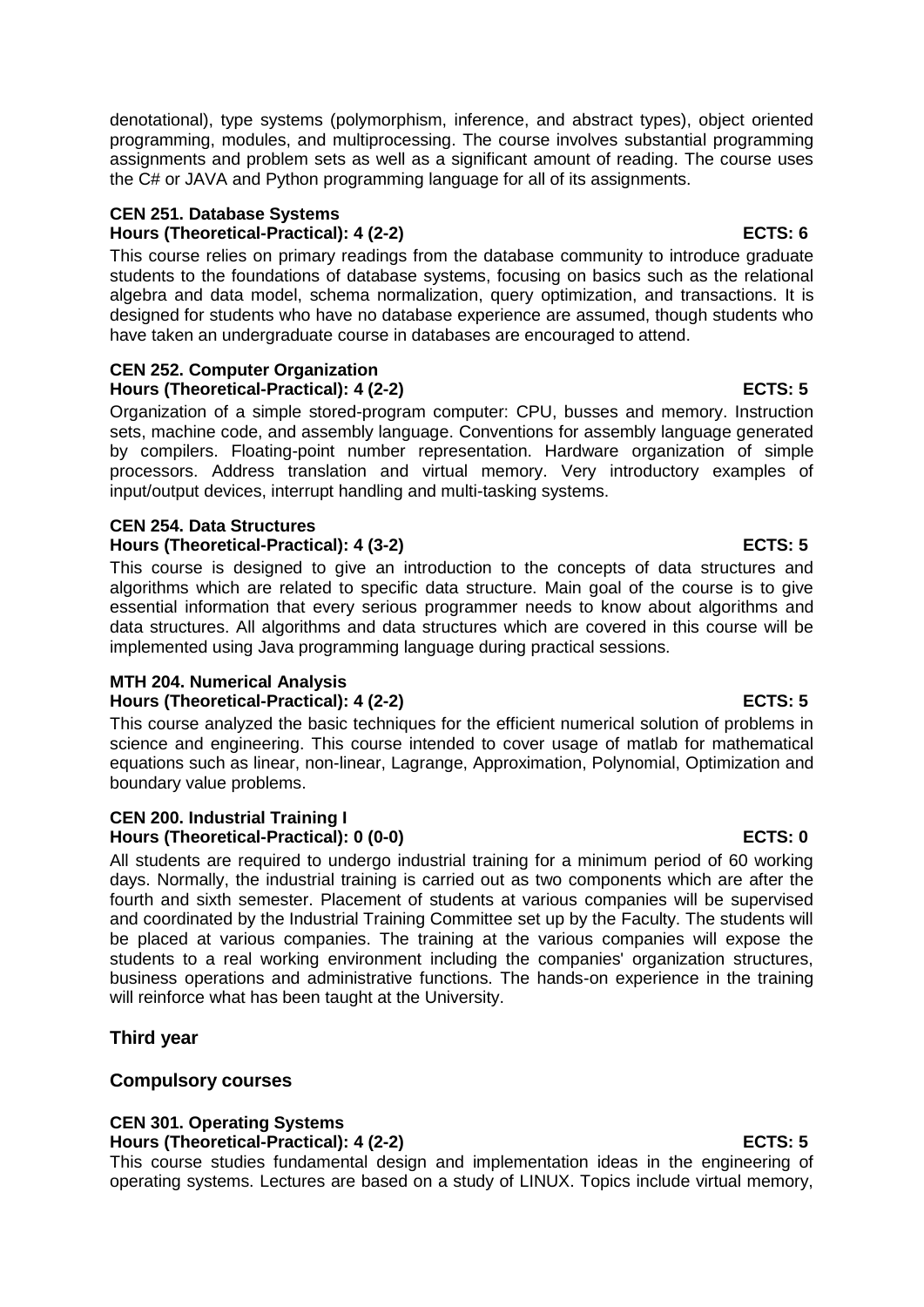threads, context switches, kernels, interrupts, system calls, interprocess communication, coordination, and the interaction between software and hardware. Individual laboratory assignments are also designed for practical sessions.

# **CEN 351. Database Management Systems**

# **Hours (Theoretical-Practical): 4 (2-2) ECTS: 5**

This course investigates how database management system techniques are used to design, develop, implement and maintain modern database applications in organizations. Individual laboratory assignments are also designed for practical sessions.

# **CEN 300. Industrial Training II Hours (Theoretical-Practical): 0 (0-0) ECTS: 0**

All students are required to undergo industrial training for a minimum period of 60 working days. Normally, the industrial training is carried out as two components which are after the fourth and sixth semester. Placement of students at various companies will be supervised and coordinated by the Industrial Training Committee set up by the Faculty. The students will be placed at various companies. The training at the various companies will expose the students to a real working environment including the companies' organization structures, business operations and administrative functions. The hands-on experience in the training will reinforce what has been taught at the University.

### **CEN 392. Senior Design Project Hours (Theoretical-Practical): (-)** And the set of the set of the set of the set of the set of the set of the set of the set of the set of the set of the set of the set of the set of the set of the set of the set of the s

In this course, students work individually under the supervision of assigned professors to tackle real design problems for industry. Students gain a variety of benefits from this openended problem-solving experience, which requires them to synthesize and apply the knowledge they have gained through their engineering courses, to work within time and budget constraints, and to present their progress and results through regular oral and written communications with company members.

# **CEN 361. Computer Networks** Hours (Theoretical-Practical): 4 (2-2) **ECTS: 5**

An introduction to the design and analysis of computer communication networks. Topics include application layer protocols, Internet protocols, network interfaces, local and wide area networks, wireless networks, bridging and routing, and current topics

# **Elective Courses**

## **BUS 303. Production Management** Hours (Theoretical-Practical): 4 (2-2) **ECTS: 3**

The course includes topics such as systems, models and modelling approaches, decision analysis, certainty, risk and uncertainty conditions, linear programming, sensitivity analysis and transportation and assignment problems.

# **CEN 363. Introduction to Network Programming Hours (Theoretical-Practical): 4 (2-2) ECTS: 5**

This course covers TCP/IP network programming using Berkeley sockets as the application program interface. After an introduction to the concepts of computer networks, TCP/IP protocols, and sockets, TCP/UDP sockets and their example client-server programs are presented. The second half of the course covers advanced topics including I/O multiplexing, threads, non-blocking I/O, client-server design alternatives, etc. Along the semester, three mini-program assignments will be given.

**CEN 365. Introduction to Mobile and Wireless Networking Hours (Theoretical-Practical): 4 (2-2) ECTS: 5**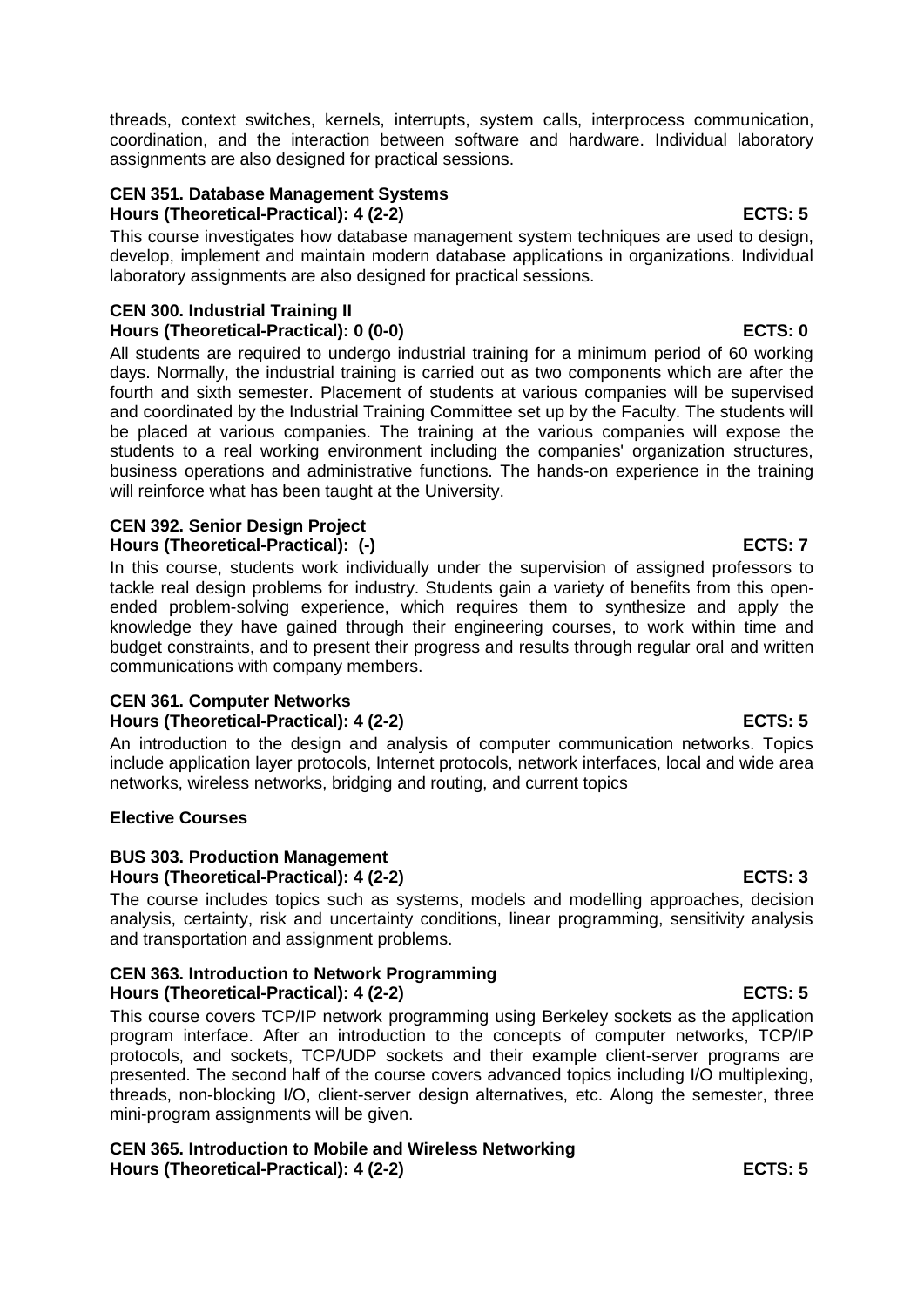Wireless transmission (physical layer), wireless media access (link layer), telecommunication systems (such as GSM/GPRS, DECT, TETRA, UMTS and IMT-2000), wireless LANs (IEEE 802.11, Bluetooth), mobile network layer (mobile IP, DHCP), mobile transport layer (TCP over wireless), mobile application support and wireless programming.

### **CEN 311. Introduction to Web Engineering Hours (Theoretical-Practical): 4 (2-2) ECTS: 5**

Provides an introduction to the discipline of Web Engineering. This course aims to introduce the methods and techniques used in Web-based system development. In contrast to traditional Software Engineering efforts, Web Engineering methods and techniques must incorporate unique aspects of the problem domain such as: document oriented delivery, finegrained lifecycles, user-centric development, client-server legacy system integration and diverse end user skill levels. This course draws upon previous programming and computing experience to develop practical web development and maintenance skills. This course is intended for students with knowledge of both Internet communication concepts and an introductory programming knowledge.

# **CEN 312. Web Programming**

## **Hours (Theoretical-Practical): 4 (2-2) ECTS: 5**

This is a beginners' course in programming together with HTML. It follows a problem-based approach which requires you to design and create a website of ever-increasing sophistication as the course progresses while creating design documentation, reflecting on the process, and (optionally) sharing and communicating with others on the course. The output of your work will be presented as a publicly accessible website, and you will submit a portfolio that maps what you have done to the course learning outcomes.

# **CEN 352. Introduction to MIS**

## **Hours (Theoretical-Practical): 4 (2-2) ECTS: 5**

This course examines the applications of computer-based information systems to the management of organizations. Topics include use of information to further the organization's mission and strategy, the role of users, the architecture of information and development of decision-support processes for managers. Technologies and tools such as HTML, database, and spreadsheet will be taught.

#### **CEN 364. Introduction to Network Security Hours (Theoretical-Practical): 4 (2-2) ECTS: 5**

The objective of this course is to teach the fundamental concepts, architectures and protocols related to network security. Topics covered include: overview of network security; basics of cryptography; threat models; authentication and authorization mechanisms and standards; public key infrastructure; electronic mail security; network layer security; transport layer and web security; packet filtering, firewalls, intrusion detection, and virtual private networks; recent topics in network security.

# **CEN 384. Computer Architecture** Hours (Theoretical-Practical): 4 (2-2) **ECTS: 5**

This course is an undergraduate course on computer architecture with an emphasis on a quantitative approach to cost/performance design tradeoffs. The course covers the fundamentals of classical and modern processor design: performance and cost issues, instruction sets, pipelining, caches, physical memory, virtual memory, I/O superscalar and out-of-order instruction execution, speculative execution, long (SIMD) and short (multimedia) vector execution, multithreading, and an introduction to shared memory multiprocessors.

**CEN 396. Digital Data Communications** Hours (Theoretical-Practical): 4 (2-2) **ECTS: 5**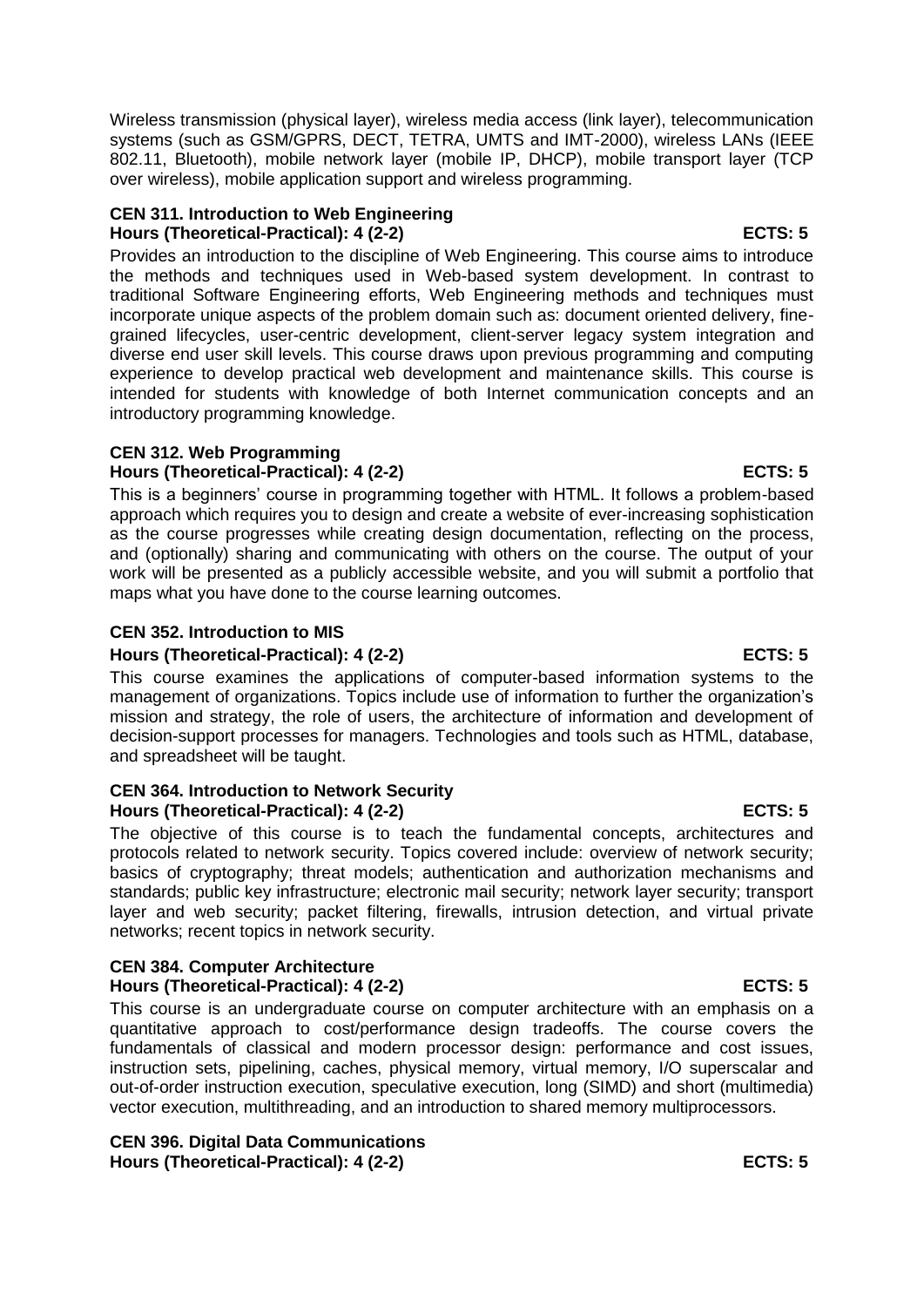This course is intended to cover listed topics. Principles underlying communication network design, including physical layer, MAC layer modeling and engineering, and data link layer. Internet structure, Internet protocol models and engineering. Physical layer description will include modulation, data transmission, and multiplexing. MAC layer modeling will include CSMA/CD, token ring and token bus techniques.

#### **CEN 382. Microprocessors and Microcomputing Hours (Theoretical-Practical): 4 (2-2) ECTS: 5**

Introduction to computer and microprocessor architecture, addressing modes. Arithmetic, logic and program control instructions. Programming microprocessor, 8086/8088 hardware specifications, interrupts, memory and basic I/O interface.

### **CEN 353. Introduction to E-Business/E-Commerce Hours (Theoretical-Practical): 4 (2-2) ECTS: 5**

Electronic processing and transmission of data including text, sound and video for ebusiness. Electronic trading of goods and services, on-line delivery of digital contents, electronic fund transfer, electronic bill of lading, direct consumer marketing and after-sales services. E-business security, shopping carts, methods of electronic payments and XML related technologies.

### **CEN 355. Special Topics in Database Management Systems Hours (Theoretical-Practical): 4 (2-2) ECTS: 5**

Introduction to database design and use of database management systems for applications. Topics include database architecture, comparison to file-based systems, historical data models, conceptual model; integrity constraints and triggers; functional dependencies and normal forms; relational model, algebra, database processing and Structured Query Language (SQL), database access from Applications-Embedded SQL, JDBC, Cursors, Dynamic SQL, Stored Procedures. Emerging trends will be studied, such as NoSQL databases, Internet & Databases and On-Line Analytical Processing (OLAP). A team project that builds a database application for a real-world scenario is an important element of the course.

#### **CEN 304. Automata Theory And Formal Languages Hours (Theoretical-Practical): 4 (2-2) ECTS: 5**

Finite automata and regular languages are one of the first and simplest models of computation, and their mathematical theory is quite elegant and simple. Finite automata are widely used to model certain physical systems (traffic light, vending machines, ...) or to describe some applications (lexical analysis, pattern search algorithm, ...). Finite automata constitute also a perfect illustration of basic concepts in set theory and discrete structure. Pushdown automata are finite automata with stacks. The theory is more complex, but has important applications in parsing and analysis of context-free languages which is also a fundamental concept in computer science. Turing machines were described by Alan Turing in 1937 and they are a powerful model of computation since they help computer scientists understand the limits of mechanical computation by providing a precise definition of an 'algorithm' or 'mechanical procedure'.

# **CEN 306. Analysis of Algorithms**

### **Hours (Theoretical-Practical): 4 (2-2) ECTS: 5**

Techniques for the design and analysis of efficient algorithms, emphasizing methods useful in practice. Topics include sorting; search trees, heaps, and hashing; divide-and-conquer; dynamic programming; greedy algorithms; amortized analysis; graph algorithms; and shortest paths. Advanced topics may include network flow, computational geometry, numbertheoretic algorithms, polynomial and matrix calculations, caching, and parallel computing.

**CEN 308. Software Engineering Hours (Theoretical-Practical): 4 (2-2) ECTS: 5**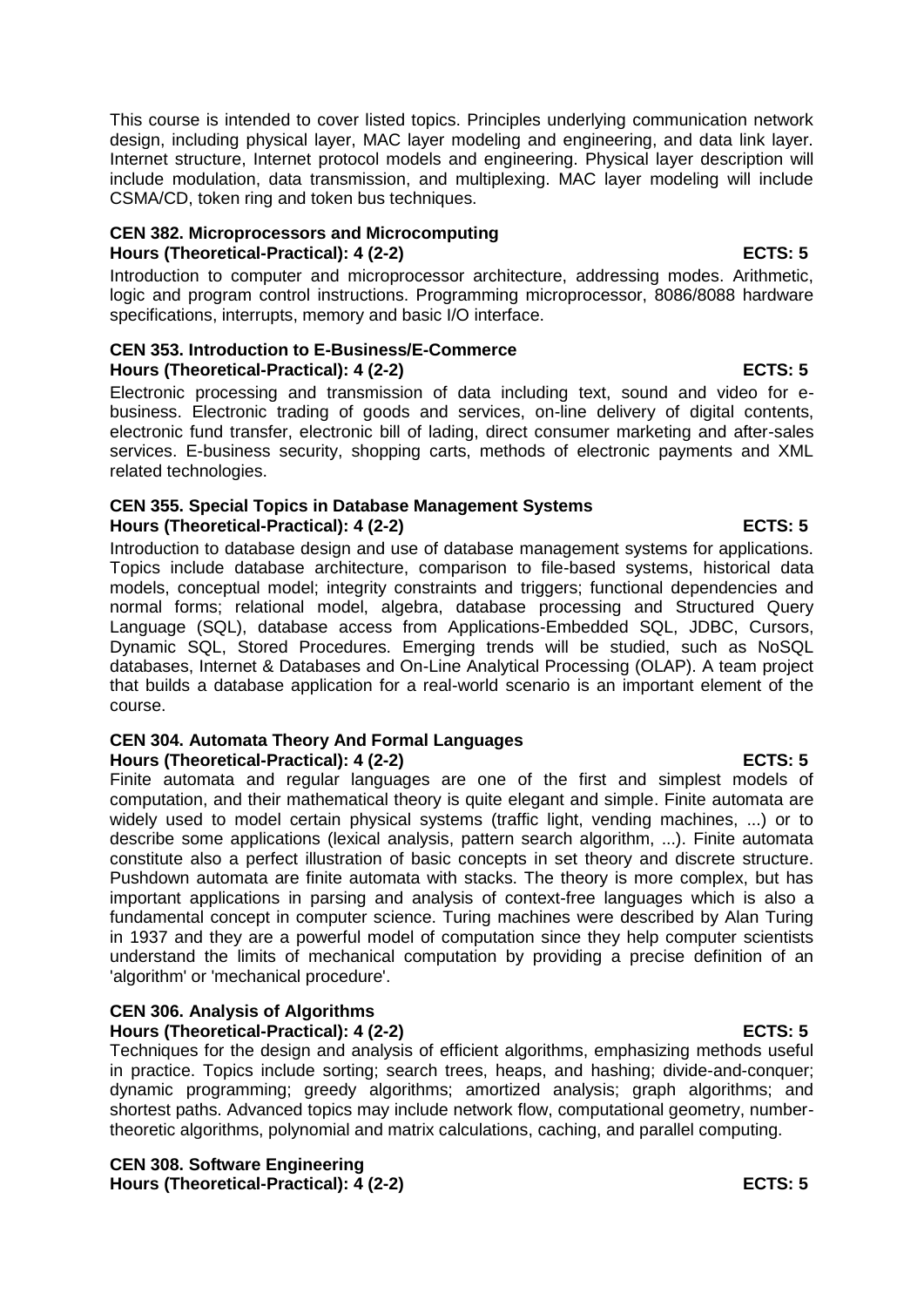This course is aimed at helping students build up an understanding of how to develop a software system from scratch by guiding them thru the development process and giving them the fundamental principles of system development with object oriented technology using UML. The course will initiate students to the different software process models, project management, software requirements engineering process, systems analysis and design as a problem-solving activity, key elements of analysis and design, and the place of the analysis and design phases within the system development life cycle.

### **CEN 321. Introduction to Logic Programming Hours (Theoretical-Practical): 4 (2-2) ECTS: 5**

The course explores logic-based computing and logic programming. It includes an introduction to programming in logic, covering basic techniques for solving problems in a logic programming system. Particular attention will be paid to user interface issues and how a logic system can provide a useful computing environment. The course covers implementation issues, emphasizing how a logic programming system generalizes both traditional programming language systems and traditional database systems.

## **CEN 331. Introduction to Programming Language Design Hours (Theoretical-Practical): 4 (2-2) ECTS: 5**

This course provides an introduction to programming language design and implementation. It provides experience in a variety of programming paradigms as well as an introduction to programming language theory.

### **CEN 334. Introduction to Human-Computer Interaction Hours (Theoretical-Practical): 4 (2-2) ECTS: 5**

In this course, you will learn how to design technologies that bring people joy, rather than frustration. You'll learn several techniques for rapidly prototyping and evaluating multiple interface alternatives -- and why rapid prototyping and comparative evaluation are essential to excellent interaction design. You'll learn how to conduct fieldwork with people to help you get design ideas. How to make paper prototypes and low-fidelity mock-ups that are interactive -- and how to use these designs to get feedback from other stakeholders like your teammates, clients, and users. You'll learn principles of visual design so that you can effectively organize and present information with your interfaces. You'll learn principles of perception and cognition that inform effective interaction design. And you'll learn how to perform and analyze controlled experiments online.

### **CEN 354. Introduction to Data Mining** Hours (Theoretical-Practical): 4 (2-2) **ECTS: 5**

Data mining is concerned with the extraction of novel knowledge from large amounts of data. This course introduces and studies the concepts, issues, tasks and techniques of data mining. Topics include data preparation and feature selection, association rules, classification, clustering, evaluation and validation, scalability, spatial and sequence mining, and data mining applications.

### **CEN 356. System Analysis and Design Hours (Theoretical-Practical): 4 (2-2) ECTS: 5**

This Course introduces the students to the concepts and skills of system analysis and design. It includes expanded coverage of data flow diagrams, data dictionary, and process specifications.

### **CEN 357. Strategic Information Systems Hours (Theoretical-Practical): 4 (2-2) ECTS: 5**

This course provides an appreciation of how information and information systems relate in the total enterprise for strategic decisions and how analysis from accounting reports supports the use of information systems for business strategy. It integrates the knowledge gained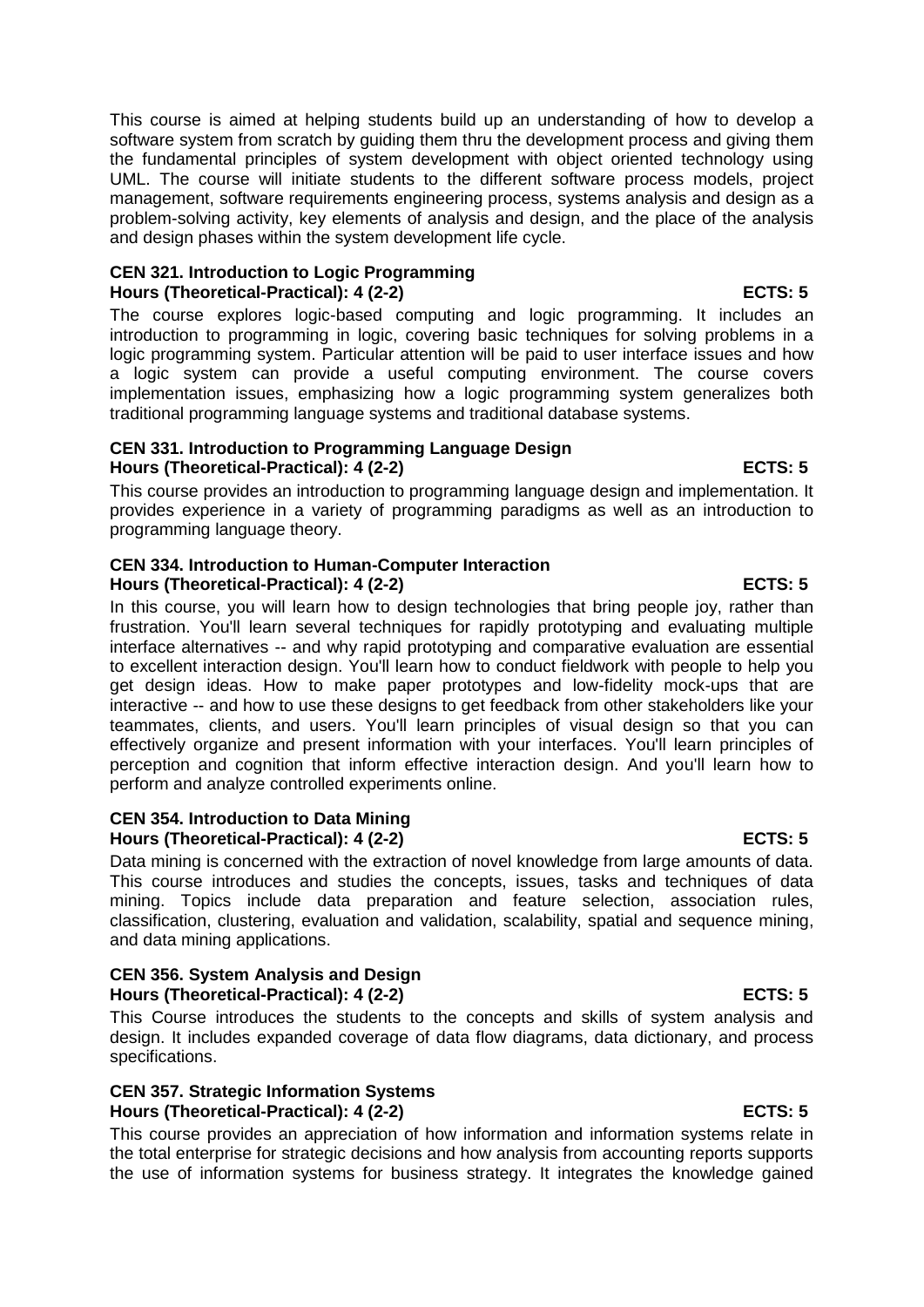during your preceding studies. This course develops a problem solving approach to the design, development and implementation of IT based solutions to strategic business problems.

#### **CEN 358. Introduction to Computer Vision Hours (Theoretical-Practical): 4 (2-2) ECTS: 5**

This course is an introduction to basic concepts in computer vision, as well some research topics. We will cover low-level image analysis, image formation, edge detection, segmentation, image transformations for image synthesis, methods for 3D scene reconstruction, motion analysis, tracking, and object recognition.

#### **CEN 359. Introduction to Machine Learning Hours (Theoretical-Practical): 4 (2-2) ECTS: 5**

This course provides a broad introduction to machine learning and statistical pattern recognition. Topics include: supervised learning (generative/discriminative learning, parametric/non-parametric learning, neural networks, support vector machines); unsupervised learning (clustering, dimensionality reduction, kernel methods); learning theory (bias/variance tradeoffs; VC theory; large margins); reinforcement learning and adaptive control. The course will also discuss recent applications of machine learning, such as to robotic control, data mining, autonomous navigation, bioinformatics, speech recognition, and text and web data processing.

### **CEN 381. Introduction to Computer Graphics** Hours (Theoretical-Practical): 4 (2-2) **ECTS: 5**

Introduction to computer image synthesis, modeling, and animation. Topics may include visual perception, displays and framebuffers, image processing, affine and projective transformations, hierarchical modeling, hidden surface elimination, shading, ray-tracing, antialiasing, texture mapping, curves, surfaces, particle systems, dynamics, character animation, and animation principles.

### **CEN 383. Signal Processing For Computer Engineering** Hours (Theoretical-Practical): 4 (2-2) ECTS: 5

Fundamentals of signals and systems, classification of signals, continuous signals, Fourier Transforms, Inverse Fourier Transform, Laplace Transforms, Inverse Laplace Transforms, discrete signals, Fast Fourier Transform, Discrete Fourier Transforms, Z Transforms, filters, and the other applications.

### **CEN 390. Introduction to Artificial Intelligence Hours (Theoretical-Practical): 4 (2-2) ECTS: 5**

The goal of Artificial Intelligence is to build software systems that behave "intelligently". By this, we mean that the computer systems "do the right thing" in complex environments--that they act optimally given the limited information and computational resources available. This course provides an introduction to artificial intelligence. We will first study the core topics of knowledge representation, reasoning, and learning, all from the perspective of probabilistic methods. Then we will cover several of the "subject areas" of artificial intelligence where these probabilistic methods are applied including Natural Language Processing, Perception (primarily vision), and Robotics.

## **CEN 391. Introduction to Neural Networks Hours (Theoretical-Practical): 4 (2-2) ECTS: 5**

This course explores the organization of synaptic connectivity as the basis of neural computation and learning. Perceptrons and dynamical theories of recurrent networks including amplifiers, attractors, and hybrid computation are covered. Additional topics include backpropagation and Hebbian learning, as well as models of perception, motor control, memory, and neural development.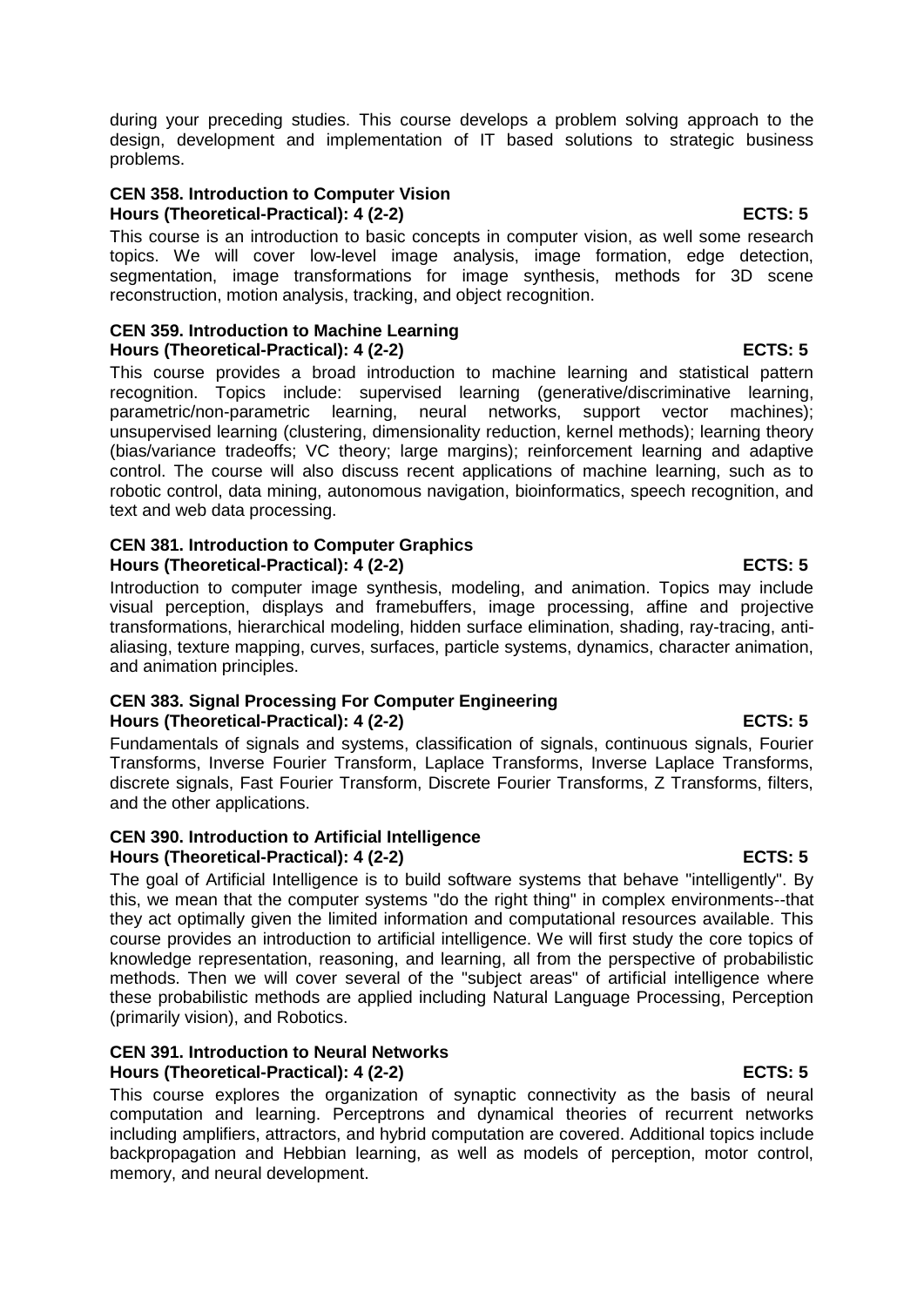# **CEN 393. Introduction to Evolutionary Computing Hours (Theoretical-Practical): 4 (2-2) ECTS: 5**

Evolutionary algorithms are search and optimization algorithms gleaned from the model of organic evolution. Their main components are a population of individuals that undergoes an iterative process of fitness evaluation, variation and selection. The existing approaches to evolutionary computation - including e.g. genetic algorithms, evolution strategies, evolutionary programming, genetic programming, classifier systems - all share the same basic model, but are considerably different in their practical instantiations. In the course, we will give an overview of the main representatives of evolutionary algorithms and explain the algorithms in detail. The main theoretical results about these algorithms as well as practical application examples are discussed.

### **CEN 394. Introduction to Pattern Recognition Hours (Theoretical-Practical): 4 (2-2) ECTS: 5**

This course will introduce the fundamentals of statistical pattern recognition. First, we will focus on generative methods such as those based on Bayes decision theory and related techniques of parameter estimation and density estimation. Next, we will focus on discriminative methods such as nearest-neighbor classification and support vector machines. Methods of pattern recognition are useful in many applications such as information retrieval, data mining, document image analysis and recognition, computational linguistics, forensics, biometrics and bioinformatics. In this course, we will emphasize computer vision applications.

### **CEN 395. Introduction to Mobile Programming** Hours (Theoretical-Practical): 4 (2-2) **ECTS: 5** ECTS: 5

The course teaches students how to write mobile applications different fundamental programming languages. The course will lead the students through the essential concepts, tools, and techniques for developing applications. After completing this course, the students will have the knowledge and skills needed to create applications.

### **CEN 385. Introduction to Cryptography Hours (Theoretical-Practical): 4 (2-2) ECTS: 5**

This course is an introduction to modern cryptography. In general, cryptography aims to construct efficient schemes achieving some desired functionality, even in an adversarial environment. For example, the most basic question in cryptography is that of secure communication across an insecure channel: Can Alice send a message to Bob so that Bob understands the message, but no eavesdropper does? How can Bob be sure that the message received was sent by Alice? Another question is that of secure computation in an insecure environment: Can a group of parties perform some distributed computation (e.g., coordinate an attack, or tally a vote), so that an adversary controlling the communication channels and some of the parties cannot disrupt the computation or learn extra information?

### **CEN 365. Introduction to Mobile and Wireless Networking Hours (Theoretical-Practical): 4 (2-2) ECTS: 5**

This course is providing a comprehensive treatment of wireless data and telecommunication networks in wireless networking. Topics include Wireless Networking Trends, Key Wireless Physical Layer Concepts, Wireless Local Area Networks, Wireless Personal Area Networks, WiMAX (Physical layer, Media access control, Mobility and Networking), IEEE 802.22 Wireless Regional Area Networks, IEEE 802.21 Media Independent Handover, Wireless Cellular Networks: 1G and 2G, 2.5G, 3G, and 4G, Mobile IPv4, Mobile IPv6, TCP over Wireless Networks, Ad Hoc Networks - Issues and Routing, Wireless Sensor Networks, Wireless Mesh and Multi-Hop Relay Networks, Radio Frequency Identification (RFID).

**BUS 114. Communication Skills Hours (Theoretical-Practical): 2 (2-2) ECTS: 4**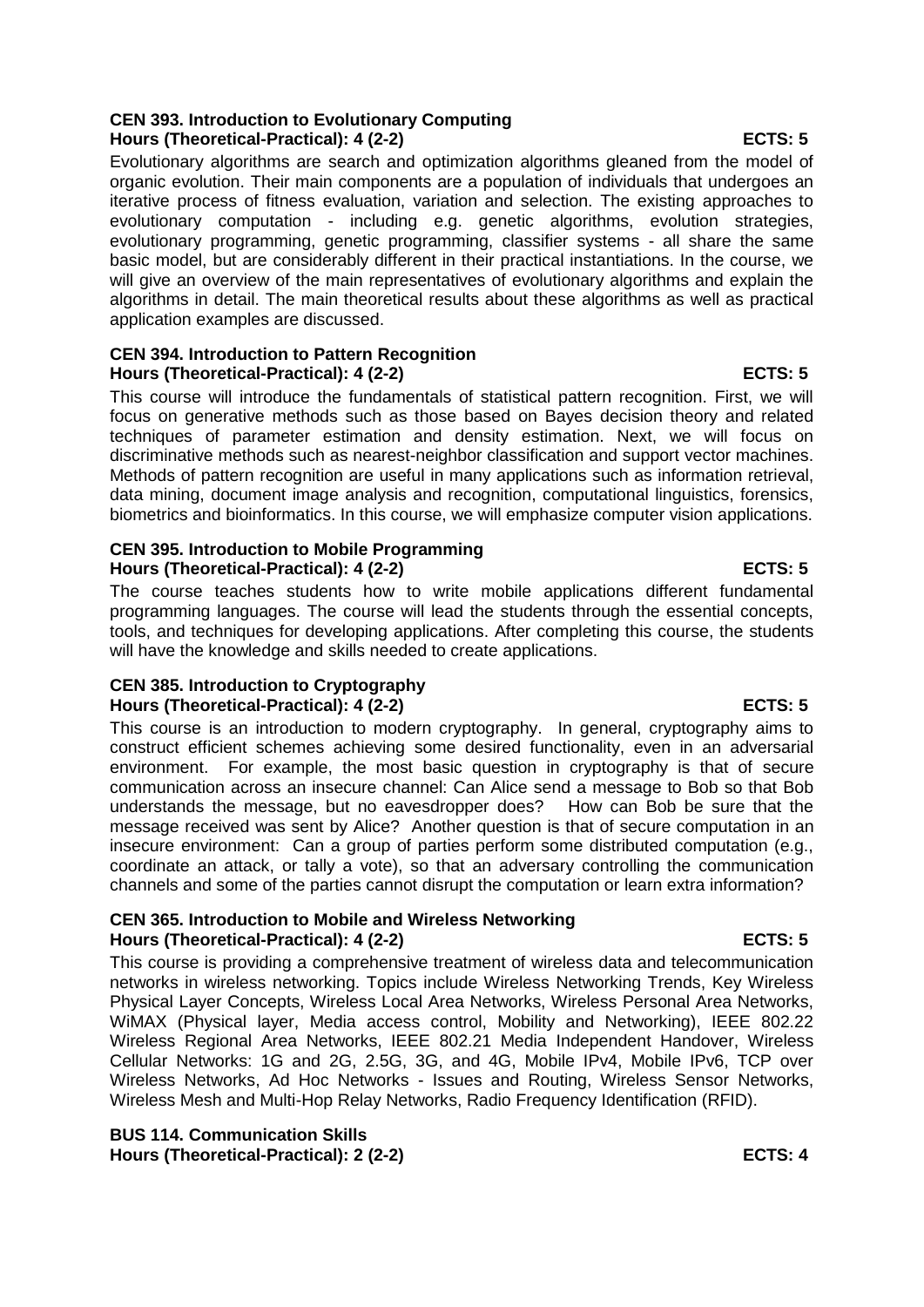Communication skills are an essential element every employee and manager must have as part of their standard tool set. In this course, through interactive lectures, self-assessments, role-playing activities and video simulations, students gain practical experience passed on a flexible, genuine and self-confident approach. They also gain the skills to collaborate on written reports and oral presentations honing their communications skills.

### **BUS 361. Leadership**

### **Hours (Theoretical-Practical): 3 (3-0) ECTS: 3**

Upon completion of this course the student will develop a working knowledge of leadership theory and practice. The student will also develop self-knowledge of his or her leadership philosophy and preferred leadership styles along with a skill for successful analysis of cases involving leadership.

#### **BUS 103. Introduction to Business Hours (Theoretical-Practical): 3 (2-1) ECTS: 5**

This course presents a balanced view of business; the strengths, weaknesses, successes, failures, problems, and challenges. It provides students a base for more advanced courses. The objective of this course is to provide students a clear and complete description of the concepts underlying business and illustrate the dynamism and liveliness of business organizations and people who operate them with real life examples.

### **BUS 108. Introduction to Law** Hours (Theoretical-Practical): 3 (2-1) **ECTS: 5**

This course gives a general overview of law and legal systems. It covers the nature and sources of law, court systems, and the substantive areas of constitutional law, contracts, torts, criminal law, contracts, agency, and property. This course is geared towards providing students with the basic knowledge of all aspects of the law, critical legal thinking, and a comparative approach to the civil and common law systems. This course is a prerequisite for all other Legal Studies courses.

### **BUS 112. Fundamentals of Management** Hours (Theoretical-Practical): 3 (2-1) ECTS: 5

This course provides a thorough understanding of what is required to set up organization, motivate and manage your team successfully and provides clear structures and tools to enable you to do this. It will show you how to master the five key areas of modern management: Goal Setting; Effective Time Management; Performance Management; Motivating Your Team.

### **ECO 101. Introduction to Economics** Hours (Theoretical-Practical): 4 (2-2) **ECTS: 3**

Students will learn about essential principles of economics. They will learn how people, companies and governments should manage scarce resources in an effective way.

### **BUS 103. Introduction to Business Hours (Theoretical-Practical): 3 (3-0) ECTS: 3**

This course presents a balanced view of business; the strengths, weaknesses, successes, failures, problems, and challenges. It provides students a base for more advanced courses. The objective of this course is to provide students a clear and complete description of the concepts underlying business and illustrate the dynamism and liveliness of business organizations and people who operate them with real life examples.

#### **BUS 108. Introduction to Law Hours (Theoretical-Practical): 3 (3-0) ECTS: 3**

This course gives a general overview of law and legal systems. It covers the nature and sources of law, court systems, and the substantive areas of constitutional law, contracts,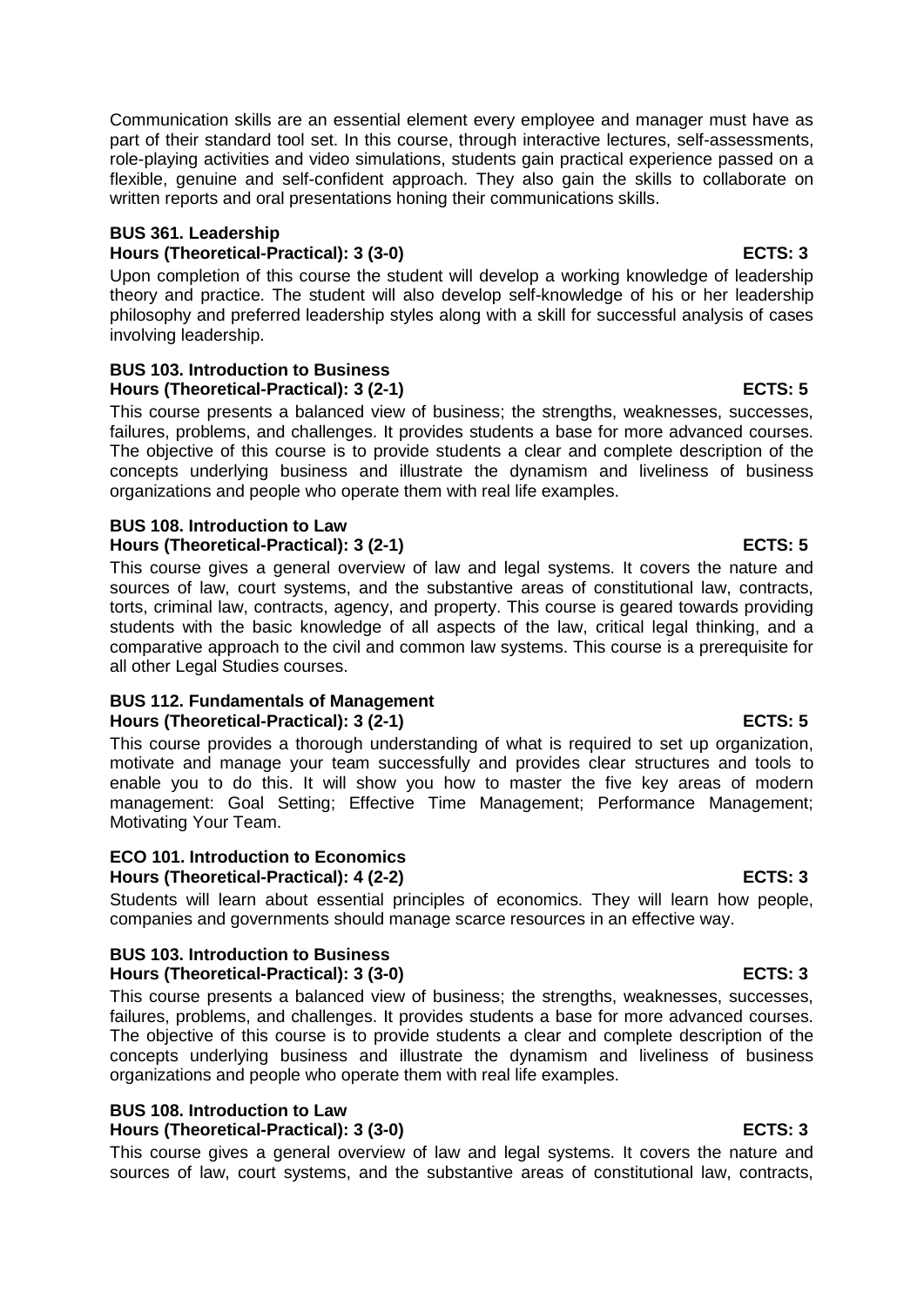torts, criminal law, contracts, agency, and property. This course is geared towards providing students with the basic knowledge of all aspects of the law, critical legal thinking, and a comparative approach to the civil and common law systems. This course is a prerequisite for all other Legal Studies courses.

### **BUS 112. Fundamentals of Management Hours (Theoretical-Practical): 3 (3-0) ECTS: 3**

This course provides a thorough understanding of what is required to set up organization, motivate and manage your team successfully and provides clear structures and tools to enable you to do this. It will show you how to master the five key areas of modern management: Goal Setting; Effective Time Management; Performance Management; Motivating Your Team.

#### **BUS 131. Behavioral Sciences Hours (Theoretical-Practical): 3 (3-0) ECTS: 3**

Social Psychology is the scientific study of how our behaviors, thoughts, and emotions are affected by the real or imagined presence of other people. This broad definition will lead us into topics such as the self, social cognition, conformity, attitudes & persuasion, stereotyping, attraction, aggression, and pro-social behavior. The theories and ideas we will discuss in this class apply to almost every aspect of our day-to-day lives as well as business life, and thus I hope you will find that Social Psychology is both an important and exciting course. Class will involve lectures, discussions, demonstrations, and videos if available. Although this is a large class, class discussion is encouraged and expected. It is important to keep up with the reading for the class

# **BUS 211. Organization Theory I**

# Hours (Theoretical-Practical): 3 (3-0) **ECTS: 3**

The course examines the basic topics in organization theory. Topics include organizations and organization effectiveness, stakeholders, managers, and ethics, managing in a changing global environment, basic challenges of organizational design, designing organizational structure: authority and control, designing organizational structure: specialization and control, creating and managing organizational culture, and managing conflict, power, and politics.

### **BUS 212. Organization Theory II Hours (Theoretical-Practical): 3 (3-0) ECTS: 3**

The course examines the basic topics in organization theory. Topics include organizations and organization effectiveness, stakeholders, managers, and ethics, managing in a changing global environment, basic challenges of organizational design, designing organizational structure: authority and control, designing organizational structure: specialization and control, creating and managing organizational culture, and managing conflict, power, and politics as an upper level of BUS 211.

# **BUS 221. Marketing I**

# **Hours (Theoretical-Practical): 3 (3-0) ECTS: 5**

The purpose of this course is to cover subjects that relate to foundations of marketing management in modern business establishments. Topics to be taught in this course include definition and scope of marketing, marketing environment, managing marketing information, consumer and business buyer behavior, creating value for target customers, product, services and branding strategy, new product development and product life-cycle strategies, pricing products: Understanding and capturing customer value.

# **BUS 222. Marketing II**

# **Hours (Theoretical-Practical): 3 (3-0) ECTS: 5**

Marketing is a key function for all commercial and non-commercial organizations today. This course covers basic marketing subjects and gives students an opportunity to prepare a real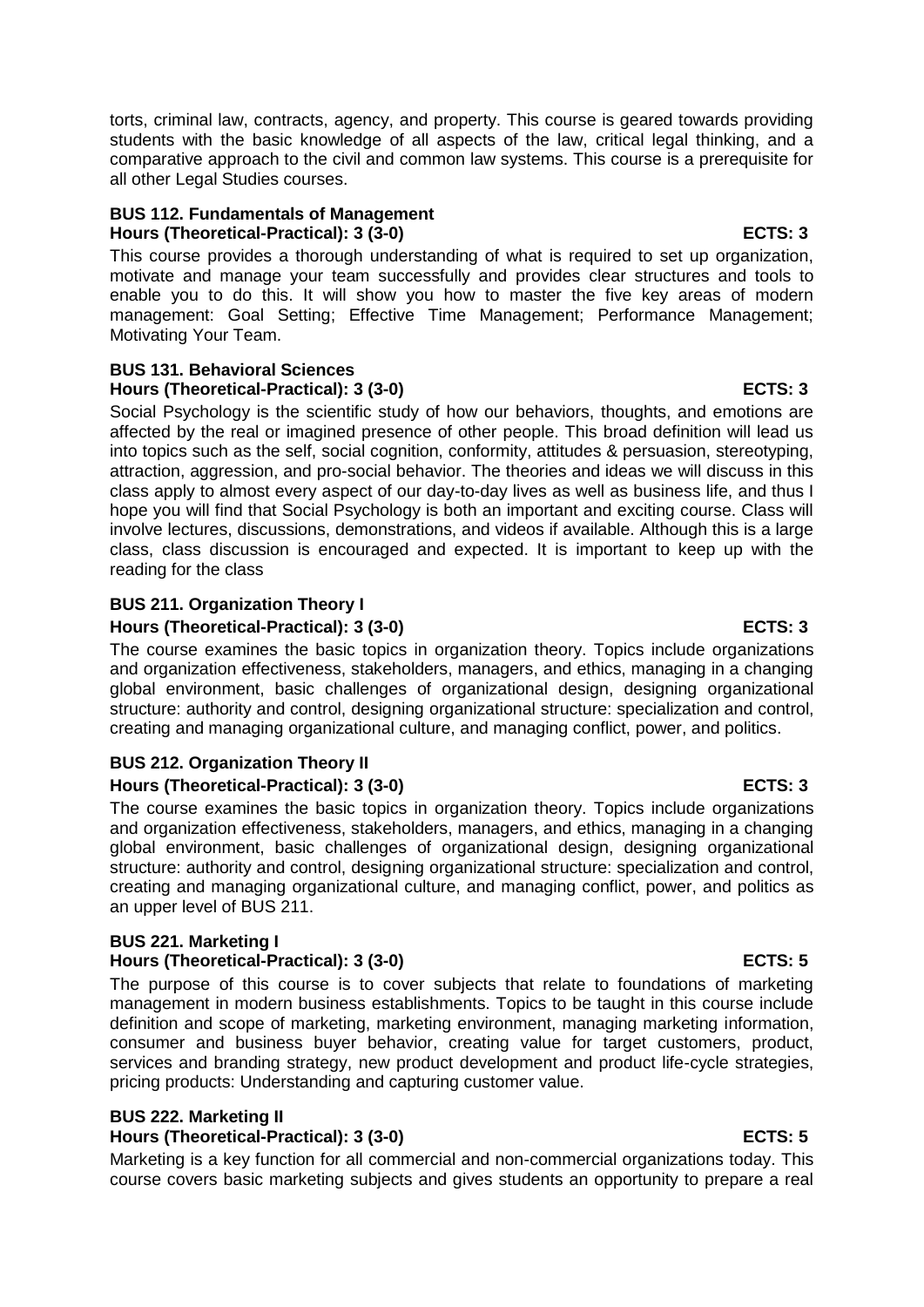life project through which they will have a chance to see how marketing is applied in real world. Basic topics to be covered in this course include pricing, supply chain management, retailing, wholesaling, advertising, personal selling and direct marketing.

### **ECO 206. Macroeconomics**

**Hours (Theoretical-Practical): 3 (2-1) ECTS: 5**

This course provides an overview of macroeconomic issues: the determination of output, employment, unemployment, interest rates, and inflation. Monetary and fiscal policies are discussed. Important policy debates such as, the sub-prime crisis, social security, the public debt, and international economic issues are critically explored. The course introduces basic models of macroeconomics and illustrates principles with the experience of the U.S. and foreign economies.

### **BOS 101. Bosnian Language I Hours (Theoretical-Practical): 2 (2-0) ECTS: 0**

This course provides Basic communication skills such as understanding and speaking in Bosnian language by understanding the structure of Bosnian language on starter level.

# **BOS 102. Bosnian Language II**

**Hours (Theoretical-Practical): 2 (2-0) ECTS: 0**

This course provides Basic communication skills such as understanding and speaking in Bosnian language by understanding the structure of Bosnian language on beginner level.

#### **TDE 191. Turkish Language I Hours (Theoretical-Practical): 2 (2-0) ECTS: 0**

This course provides Basic communication skills such as understanding and speaking in Turkish language by understanding the structure of Turkish language on starter level.

## **TDE 192. Turkish Language II**

## **Hours (Theoretical-Practical): 2 (2-0) ECTS: 0**

This course provides Basic communication skills such as understanding and speaking in Turkish language by understanding the structure of Turkish language on beginner level.

# **BUS 105. Business English**

### **Hours (Theoretical-Practical): 3 (3-0) ECTS: 3**

The course aims at developing fluency and accuracy in using Business English with the help of essential business content: basic structures and vocabulary, authentic reading and listening texts (e.g. newspaper articles, interviews, etc.), business reports and case studies. It covers the most important areas of management, production, marketing, finance and macroeconomics.

## **BUS 224. Quantitative Methods in Business**

### **Hours (Theoretical-Practical): 3 (3-0) ECTS: 3**

As an introductory course to operations research, this course aims to give the students the knowledge about modeling and solving linear programming problems, applying sensitivity analysis and economic interpretation of the results.

# **BUS 341. Operations Research**

**Hours (Theoretical-Practical): 4 (2-2) ECTS: 3**

Defining a problem, developing a model appropriate to a problem, obtaining the solution of the model, analyzing the results, testing and implementing the model.

#### **BUS 337. International Marketing Hours (Theoretical-Practical): 4 (2-2) ECTS: 3**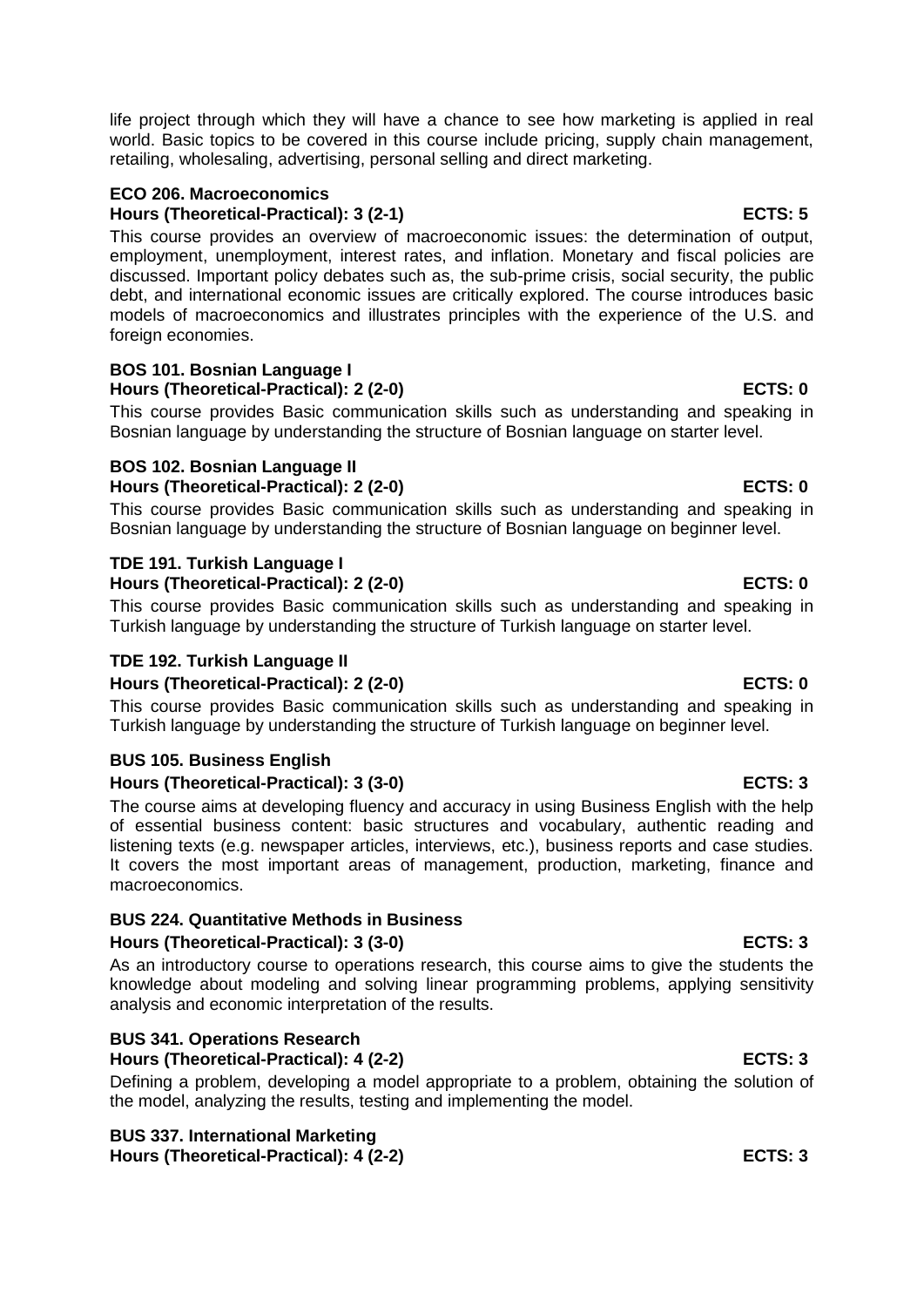The purpose of this course is to introduce students with the concepts of international marketing. The course covers topics that pertain to marketing of goods and services in an international environment. Case studies and class discussions about the challenges of marketing in global environments will enhance student learning in this course. Some basic concepts covered in this course include regional market characteristics and preferential trade agreements, social and cultural environments, the political, legal and regulatory environments, importing, exporting and sourcing, global market entry strategies, brand, product and pricing decisions, global channel and communication decisions.

# **ELT 123. Oral Communication Skills I**

### **Hours (Theoretical-Practical): 4 (2-2) ECTS: 3**

This course provides students with the opportunity to practice and improve their listening and communication skills in English. Although our primary focus will be academic English, we will also touch on everyday English. Listening practice will include academic lectures, interviews, video and audio files and student selected materials. Frequent dictations will provide opportunities for detailed listening and will lead to some discussions about fast speech phenomena. Vocabulary improvement will focus on idiomatic English as well as academic register. Students will have opportunities to improve their speaking skills with discussions and presentations. We will also have a chance to discuss cultural topics related to the United States and the other countries represented in our class.

## **ELT 122. Oral Communication Skills II**

### **Hours (Theoretical-Practical): 4 (2-2) ECTS: 3**

Through weekly classes built around various topical themes, students will have the opportunity to practice speaking English, both formally and conversationally. Activities will include class discussions and individual and group presentations. This course aims to develop students' fluency and confidence in speaking English and will integrate different reading and listening samples into communication-oriented tasks. Following a brief assessment test at the beginning of the term, students will be divided into 2 groups based on their level of spoken English.

#### **EDU 135. Introduction to Education Hours (Theoretical-Practical): 3 (3-0) ECTS: 3**

The course looks at basic concepts in education and the bases of education as an academic discipline (philosophical, social, legal, psychological, economic and political principles). The course considers the historical development of education, methods in educational sciences, Turkish educational system and principles, the role of the teacher in the educational system, teaching as a profession and practices and developments in the field of teacher training.

### **EDU 136. Educational Psychology** Hours (Theoretical-Practical): 4 (2-2) **ECTS: 3**

Educational Psychology focuses on how psychological theory and concepts can be understood and informs effective classroom practices. Topics include cognitive and social development, theories of motivation and learning, classroom management, individual and group differences and student assessment. Attention will be directed toward the nature and conditions of learning, critical aspects of learning and the problems encountered in fostering and directing learning.

### **EDU 235. Teaching Principles and Methods Hours (Theoretical-Practical): 4 (2-2) ECTS: 3**

Basic concepts related to instruction, principles of learning and instruction, the importance and utilities of planned steps in instruction, planning instruction (yearly, weekly lesson plans), learning and instruction strategies, instructional methods and techniques, making a linkage between these methods, techniques and the practice, instructional materials, the roles and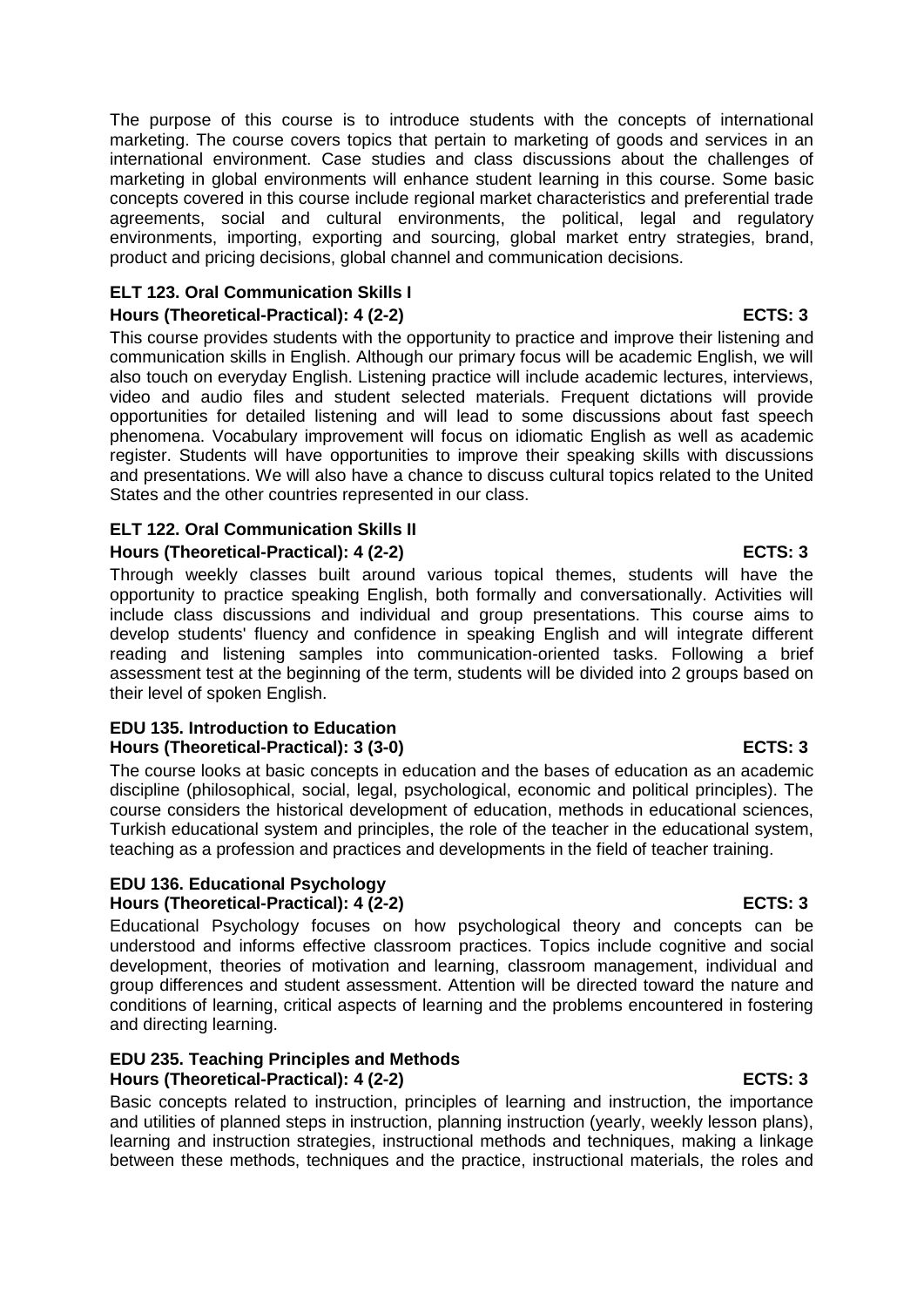responsibilities of the teachers in enhancing the quality of instruction, competencies of teacher.

### **EDU 236. Instructional Technology and Material Design** Hours (Theoretical-Practical): 4 (2-2) **ECTS: 3**

With a great deal of investment being put into outfitting schools with technology, the question of whether or not it is worth the investment is a valid one. Ongoing developments in technology necessitate to build a bridge between education and technology use actively in classroom. This course aims to provide an understanding that necessity and solutions. Latest developments for that integration goal will be introduced and students will be guided to prepare practical use of technological skills through in-class activities and assignments.

### **EDU 335. Classroom Management Hours (Theoretical-Practical): 2 (2-0) ECTS: 3**

One of the major challenges teachers face in their practice is classroom management. When a teacher does not have essential management skills, effective instruction may not occur in the classroom. In this course you will learn to create a productive learning environment.

#### **EDU 336. Measurement and Evaluation Hours (Theoretical-Practical): 4 (2-2) ECTS: 3**

Concepts of measurement and evaluation, classroom test construction, creation and use of derived scores, selection and use of published measurement instruments, alternative assessment, and current issues will be covered in the course.

# **EDU 435. Guidance and Counseling**

Hours (Theoretical-Practical): 4 (2-2) ECTS: 3

The aim of this course is to give you the knowledge and skills necessary to become a qualified guidance and counselling. Guidance promotes personal, social, educational and vocational development in individuals.

# **EDU 436. Educational System and School Management in Europe** Hours (Theoretical-Practical): 3 (3-0) **ECTS: 3**

EDU 436 course examines the cultural values and historical developments which have shaped schooling in EU. The syllabus focuses mainly on the educational system in the leading European countries but also compares educational systems in Europe, Asia and the USA. As well as exploring education from kindergarten to university in Europe, students are placed in elementary schools in Europe to teach one hour of English per week. The course combines the theoretical aspects of teaching at the same time as providing students with the chance to teach.

# **MAN 328. Entrepreneurship**

# **Hours (Theoretical-Practical): 3 (2-1) ECTS: 5**

This course will provide students with an understanding of issues facing entrepreneurs and an exposure to the skills involved in addressing them. We will explore how executives should approach making critical decisions during the different phases of an entrepreneurial company's life. Starting from the vantage point of the individual, we will put ourselves in the shoes of decision makers ranging from technology entrepreneurs to venture capitalists, from real estate developers to inventors.

### **BUS 112. Management and Organization**  Hours (Theoretical-Practical): 3 (3-0) **ECTS: 3**

This course teaches management and the management functions of planning, organizing, directing, and controlling. A comprehensive immersion in the fundamentals of management. This course provides a thorough understanding of what is required to set up organization, motivate and manage your team successfully and provides clear structures and tools to